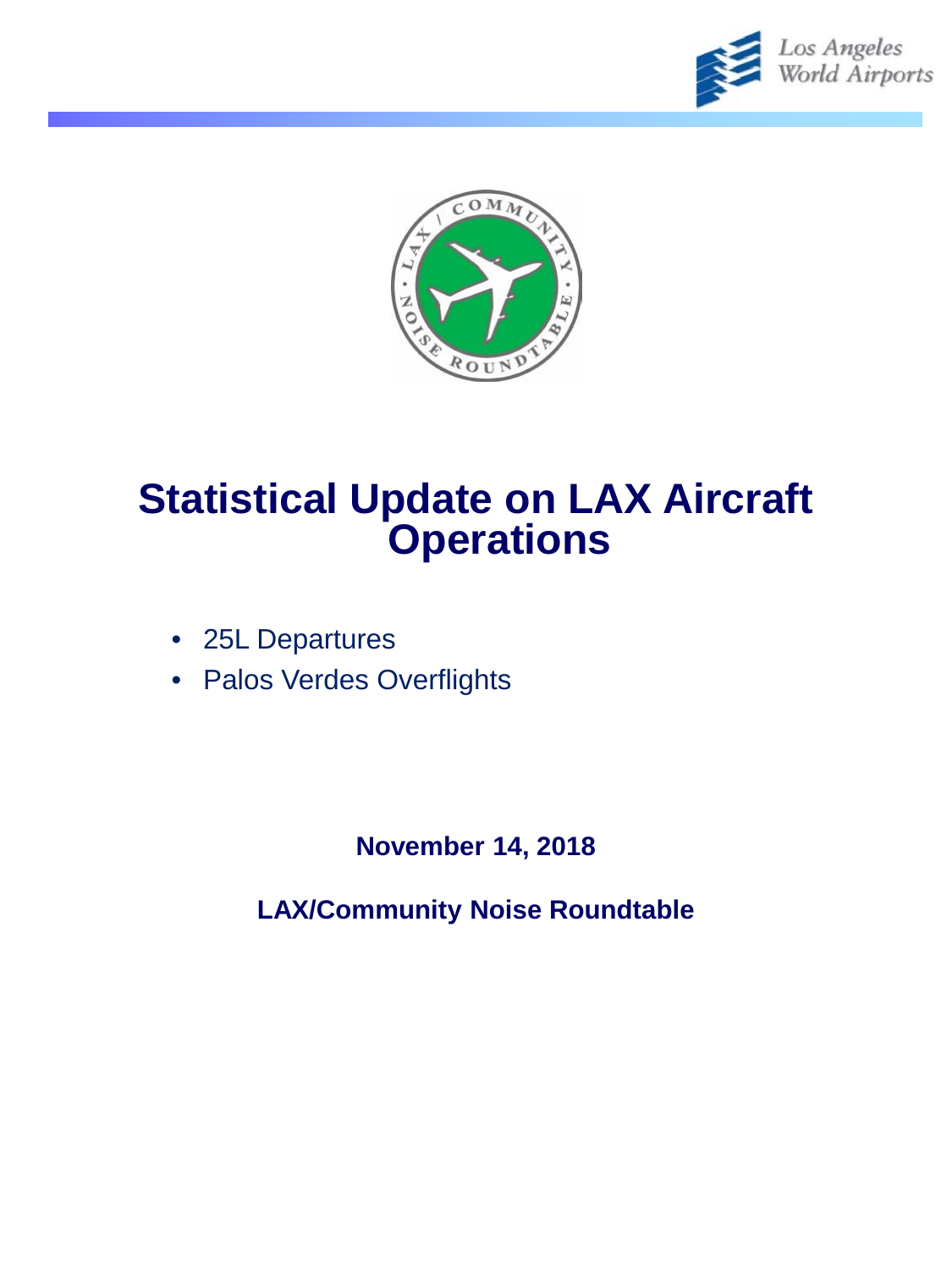

The graphs below show statistics related to aircraft departing runways 25L and 25R at LAX.

Daytime LAX preferential runway use consists of aircraft departing on inner runways and arriving on outer runways for noise abatement.





RSA construction, resulting in an increase in 25L departures.

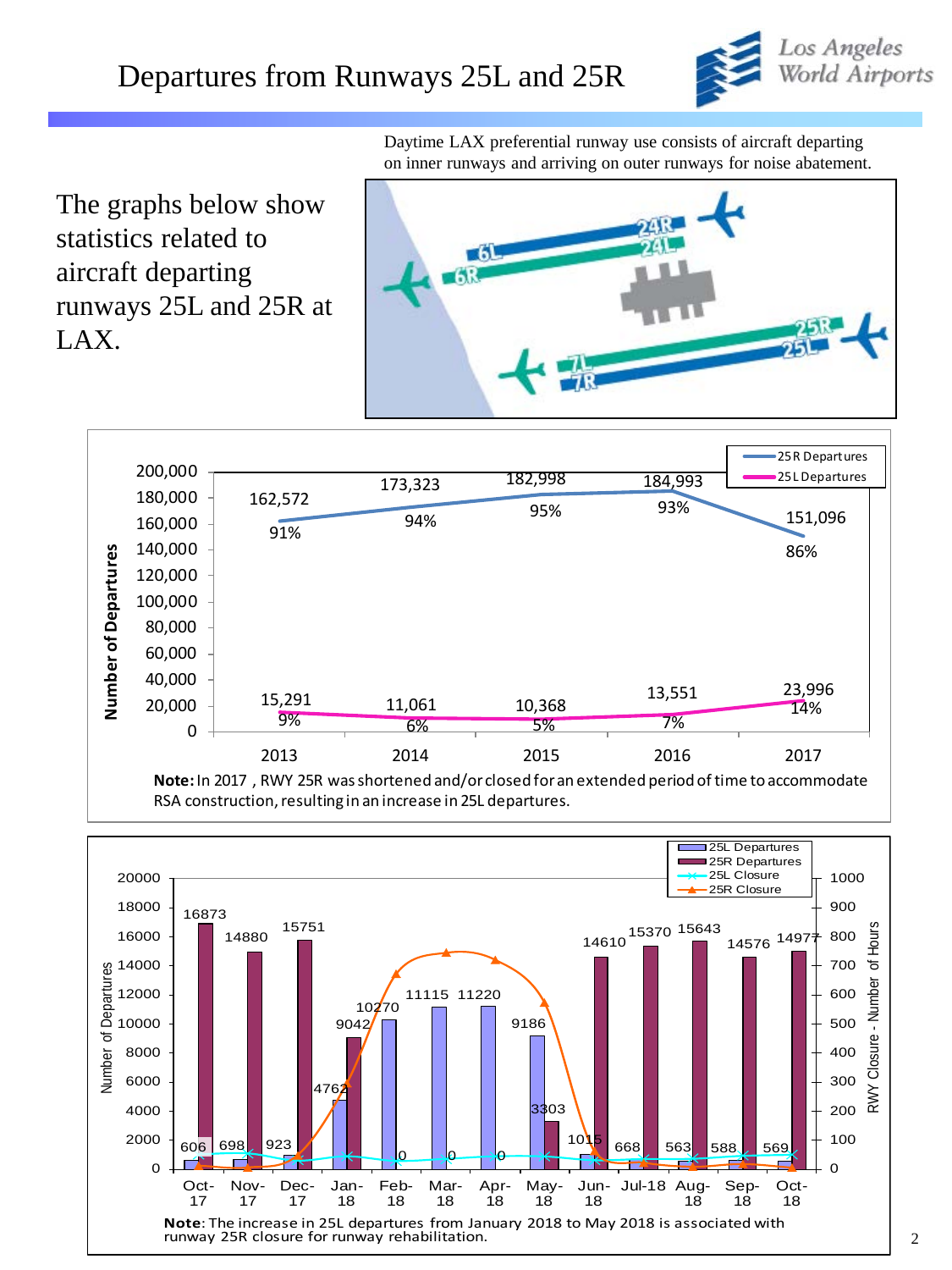# Palos Verdes Peninsula – Turboprop Overflights

The graphs below show statistics of southbound turboprop aircraft that depart from LAX and fly over the Palos Verdes Peninsula, following an established FAA departure route.

**Note:** Note: Prior to SkyWest's fleet mix change (turboprop to jet aircraft) in early 2015, the number of southbound turboprop departures were about 800 per month, with around 300 aircraft flying over the PV Peninsula.

#### Sample Turboprop Departure Flight Track







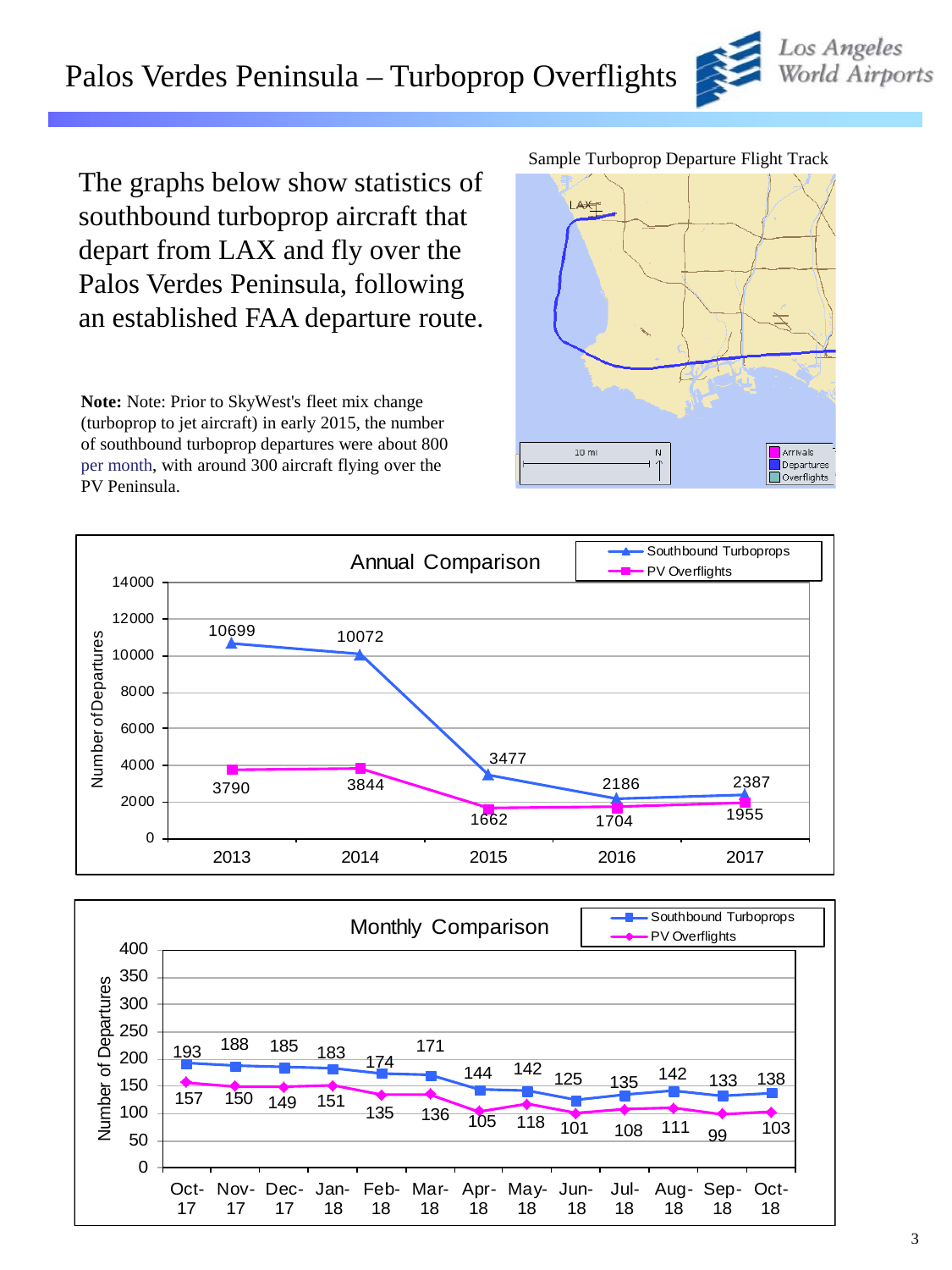



### Turboprop Altitudes over PV Peninsula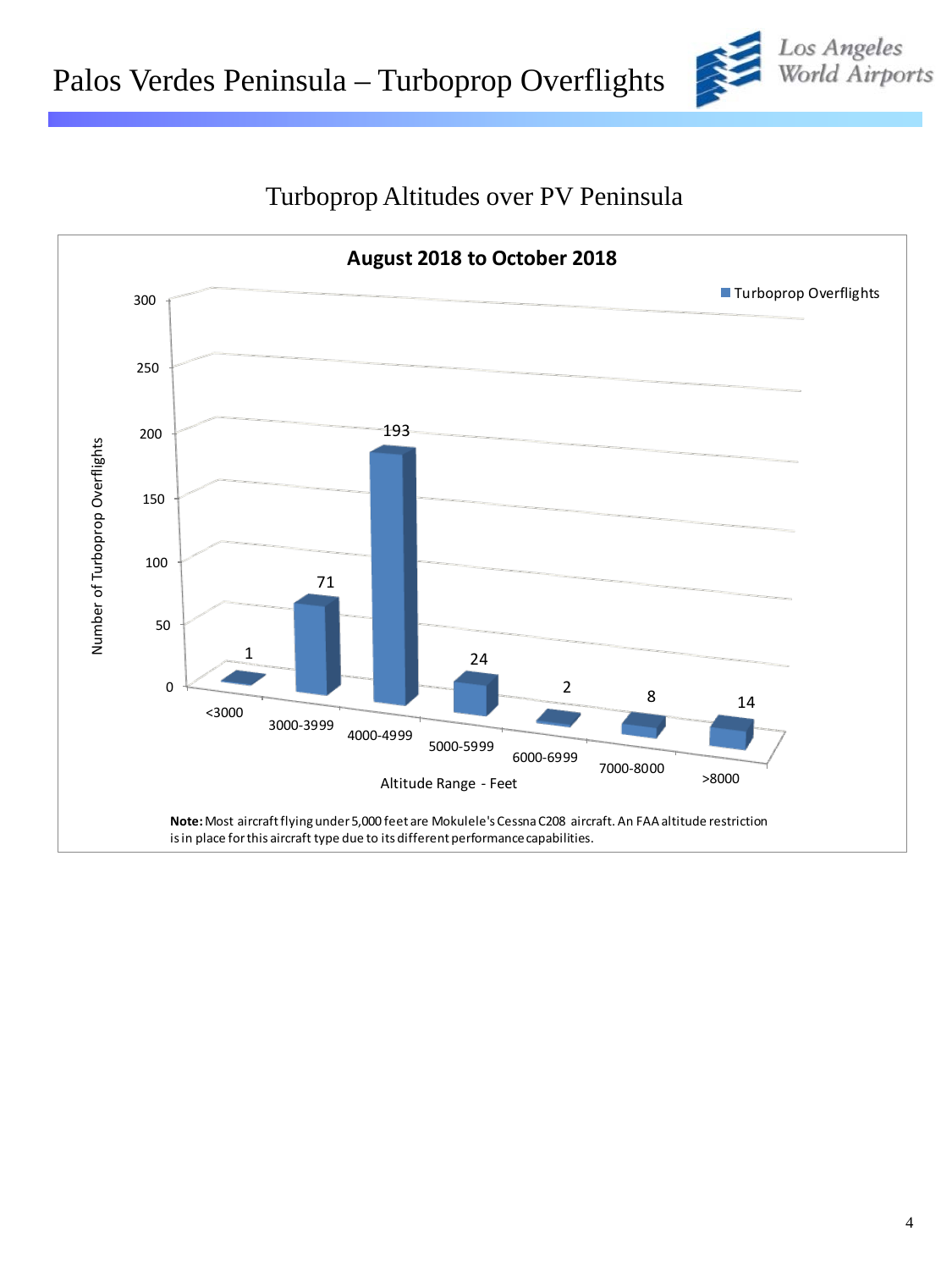

The graphs below show the total number of jets turning south upon departure from LAX and the number of those departures that fly over the Palos Verdes Peninsula.